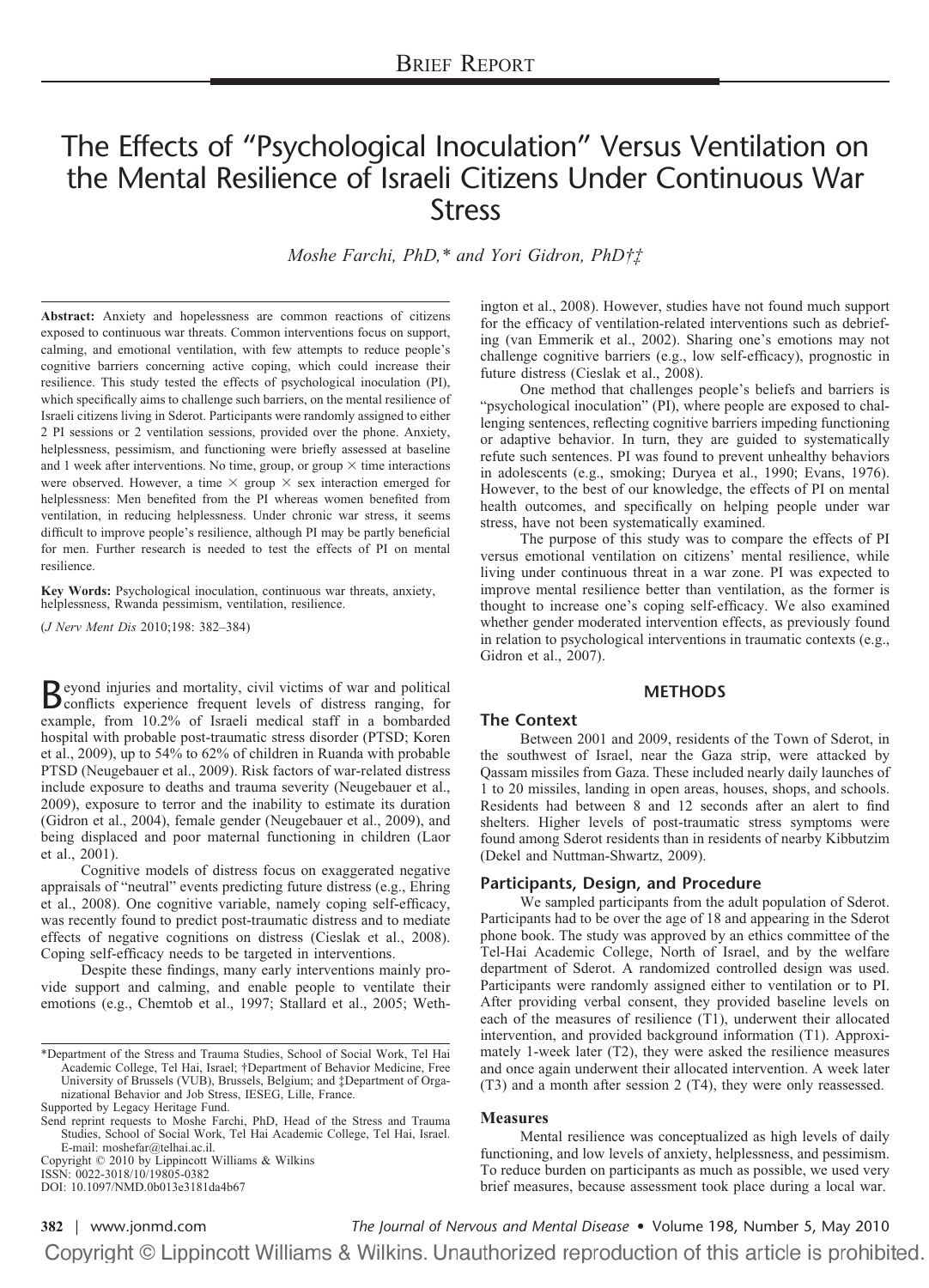#### **Background Information**

This included participants' age, sex, marital status, occupation, and number of children. Stress or exposure information included estimated closest distance from a missile hit, presence of a safety room at home, and whether one's house was hit during the last 8 years.

#### **Mental Resilience**

Daily functioning was assessed by a 1-item scale, asking "To what extent did you succeed to carry out what you planned during the last week?" (1, not at all; 10, succeeded to do everything). Anxiety was assessed by asking participants "How do you evaluate your level of anxiety at this moment (1, very low; 10, very high). Previous intervention trials used similar single-item scales to assess anxiety (e.g., Sneed et al., 2001). We used the hopelessness scale (Everson et al., 1996) that includes 2 items; one assessing helplessness, the inability to achieve one's goals, and the other assessing pessimism, lack of hope about the future. Each item was rated on a 1 to 10 scale (1, do not agree at all; 10, fully agree).

#### **Interventions**

Interventions were conducted over the phone, to reach a larger population, and to be cost beneficial. Phone interventions have positive effects on mental health outcomes (Mozer et al., 2008).

All interventions included 2 phone "sessions," 1-week apart. In the ventilation intervention, participants were asked their opinion about the level of security in Sderot, how they cope with this situation, and which things most help them cope with it. Counselors responded emphatically and encouraged expression of thoughts and feelings, while reinforcing participants' actions. The ventilation aimed to increase support, a buffer of the effects of missile exposure on depressive symptoms in this context (Henrich and Shahar, 2008).

PI followed Duryea et al. (1990), by asking participants to refute 6 "challenging sentences." These reflected constructs from a model of stress such as problem- and emotion-focused coping (Taylor and Aspinwall, 1996), coping self-efficacy, and PTSD symptoms (e.g., avoidance and intrusions). Counselors provided feedback on participants' refutations. In cases of insufficient refutation, counselors then exaggerated the challenging sentence. An example of a challenging sentence concerning negative appraisal and intrusions was as follows: "Every sound you hear must be a siren"! Hearing and refuting challenging sentences reflected psychological immunization.

#### **Statistical Analysis**

After testing group equality, the main analysis was a mixed design analysis of variance (ANOVA), where group was the between-subjects factor and time (baseline and postsession assessment) was the within-subjects factor. In the ANOVA, we controlled for any significant baseline differences. To reduce the statistical tests and chances of a type 1 error, we focused here on baseline and postsession 2 measures (T3) alone. The latter was chosen because it reflected the end of intervention and included more participants than T4 assessment.

#### **RESULTS**

#### **Baseline Characteristics**

Table 1 depicts scores of baseline and 1-week follow-up resilience measures, per group. Concerning background data, between 2/3 and 3/4 of the sample included women or working people, between 1/3 to half of the participants experienced a missile hitting their house, approximately one-third had a security room in their house, and over 71% lived with their husband/wife or partner. Mean estimated closest distance of participants from a missile hit was below 100 m, and the median was 20 m. Despite these figures and the continuing fall of missiles during the study, participants' mean

**TABLE 1.** Means (*SD*) of Scores on Resilience Measures at Baseline and 1-Week Postintervention per Group

| Variable                            | Psychological<br>Inoculation |           | Ventilation |           |
|-------------------------------------|------------------------------|-----------|-------------|-----------|
|                                     | Mean                         | <b>SD</b> | Mean        | <b>SD</b> |
| Helplessness: baseline              | 3.3                          | 2.5       | 4.0         | 3.2       |
| Helplessness: postintervention      | 2.7                          | 2.4       | 3.0         | 2.7       |
| Pessimism: baseline                 | 3.7                          | 3.4       | 3.7         | 3.3       |
| Pessimism: postintervention         | 3.7                          | 2.7       | 3.8         | 3.1       |
| Daily functioning: baseline         | 7.6                          | 2.9       | $6.1*$      | 3.1       |
| Daily functioning: postintervention | 7.6                          | 2.5       | 7.4         | 2.8       |
| Anxiety: baseline                   | 3.9                          | 2.7       | 4.4         | 3.0       |
| Anxiety: postintervention           | 3.2                          | 2.7       | 3.2         | 2.7       |
| SD indicates standard deviation.    |                              |           |             |           |

 $*P < 0.05$ , between groups.

baseline daily functioning approached 7, on a 1 to 10 scale, indicating relatively good functioning.

#### **Correlations Between Baseline Dependent Variables**

Scores on the helplessness item were positively significantly correlated with pessimism ( $r = 0.53$ ,  $p < 0.001$ ) and anxiety ( $r =$ 0.212,  $p < 0.01$ ) and inversely correlated with daily functioning ( $r =$  $-0.302$ ,  $p < 0.001$ ). Levels of pessimism were inversely correlated with daily functioning ( $r = -0.147$ ,  $p < 0.05$ ). Finally, levels of daily functioning were significantly inversely correlated with levels of anxiety  $(r = -0.247, p < 0.001)$ . These correlations provide support for the construct validity of the single-item measures used.

#### **Effects of Group and Gender on Outcomes**

Because of the significant differences on baseline functioning, percentages of houses hit and of working participants between groups, ANOVA tests of main and interaction effects were done, controlling for these 3 baseline background factors. There were no significant time  $\times$  group interaction effects for helplessness  $F(1,63)$  $= 0.21, p = 0.65$ , pessimism  $[F(1,63) = 0.07, p = 0.80]$ , daily functioning  $[F(1,64) = 1.15, p = 0.29]$ , or anxiety  $[F(1,63) = 0.05,$  $p = 0.83$ .

Considering gender as a moderator, a significant time  $\times$ group  $\times$  sex interaction effect was observed in relation to helplessness  $[F(1,61) = 6.10, p = 0.02]$ . Paired *t*-tests then revealed that in men, the PI led to reductions in helplessness over time  $\left[ t(11) = 2.24, \right]$  $p < 0.05$ , whereas ventilation did not lead to significant changes in helplessness  $[t(10) = 0.40, p > 0.05]$ . In contrast, in women, the PI did not lead to significant reductions in helplessness  $\left[ t(22) = 0.42, \right]$  $p > 0.05$ , whereas the ventilation led to significant reductions in helplessness over time  $[t(21) = 2.57, p < 0.05$ ; see Fig. 1. There were no time  $\times$  group x sex interactions for other outcomes (all  $P > 0.05$ ).

#### **DISCUSSION**

This study compared 2 intervention methods aiming at increasing mental resilience in Israeli citizens exposed to continuous war threats. Mental resilience was operationalized by assessing perceived helplessness, pessimism, daily functioning, and anxiety. Two major findings were observed in this study. First, no changes over time were observed in either intervention group on any study outcome. Second, when considering gender as a selected moderator, different intervention effects were observed: PI seemed to reduce helplessness in men whereas structured ventilation seemed to reduce helplessness in women. Thus, increasing the mental resilience of

## *© 2010 Lippincott Williams & Wilkins* [www.jonmd.com](http://www.jonmd.com) | **383**Copyright © Lippincott Williams & Wilkins. Unauthorized reproduction of this article is prohibited.